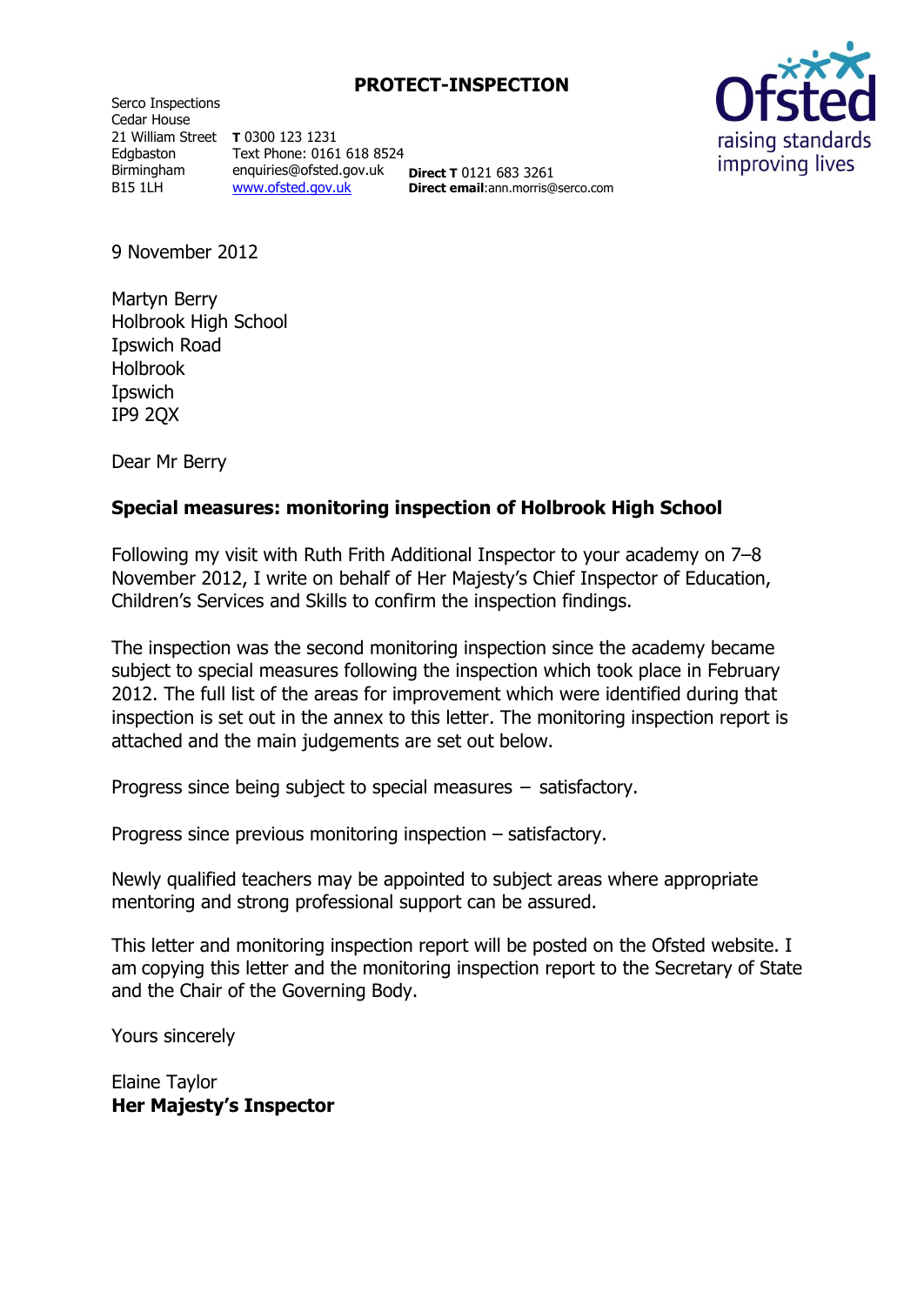

# **Annex**

# **The areas for improvement identified during the inspection which took place in February 2012**

- By September 2013, increase the pace of students' learning and progress to raise attainment to at least the national average by:
	- eradicating inadequate teaching and increasing the proportion of good or better teaching
	- ensuring that assessment is accurate and lessons well planned so that all teaching challenges all students
	- consistently developing students' skills in literacy and numeracy in other subjects as well as mathematics and English.
- With the involvement of parents, carers and students, by September 2012, tackle issues that a significant number of them are concerned about by:
	- ensuring that all teachers implement behaviour policies consistently so that disruptive behaviour in class is eliminated
	- devising and implementing a structured homework policy for all subjects that includes how it is marked and clear guidance to ensure that homework consolidates classroom learning.
- By September 2012 improve leadership and management, including governance, by:
	- improving systems for observing lessons so that students' learning and progress are accurately monitored
	- systematically identifying and disseminating the very best practice in teaching and learning, for example that found in English and history
	- holding school leaders fully to account for the progress made by students
	- ensuring that all targets for performance management are challenging, clearly understood by those who are responsible and accountable for them, and set within a precise timeframe
	- ensuring that the governing body monitors all improvements rigorously, challenging where appropriate.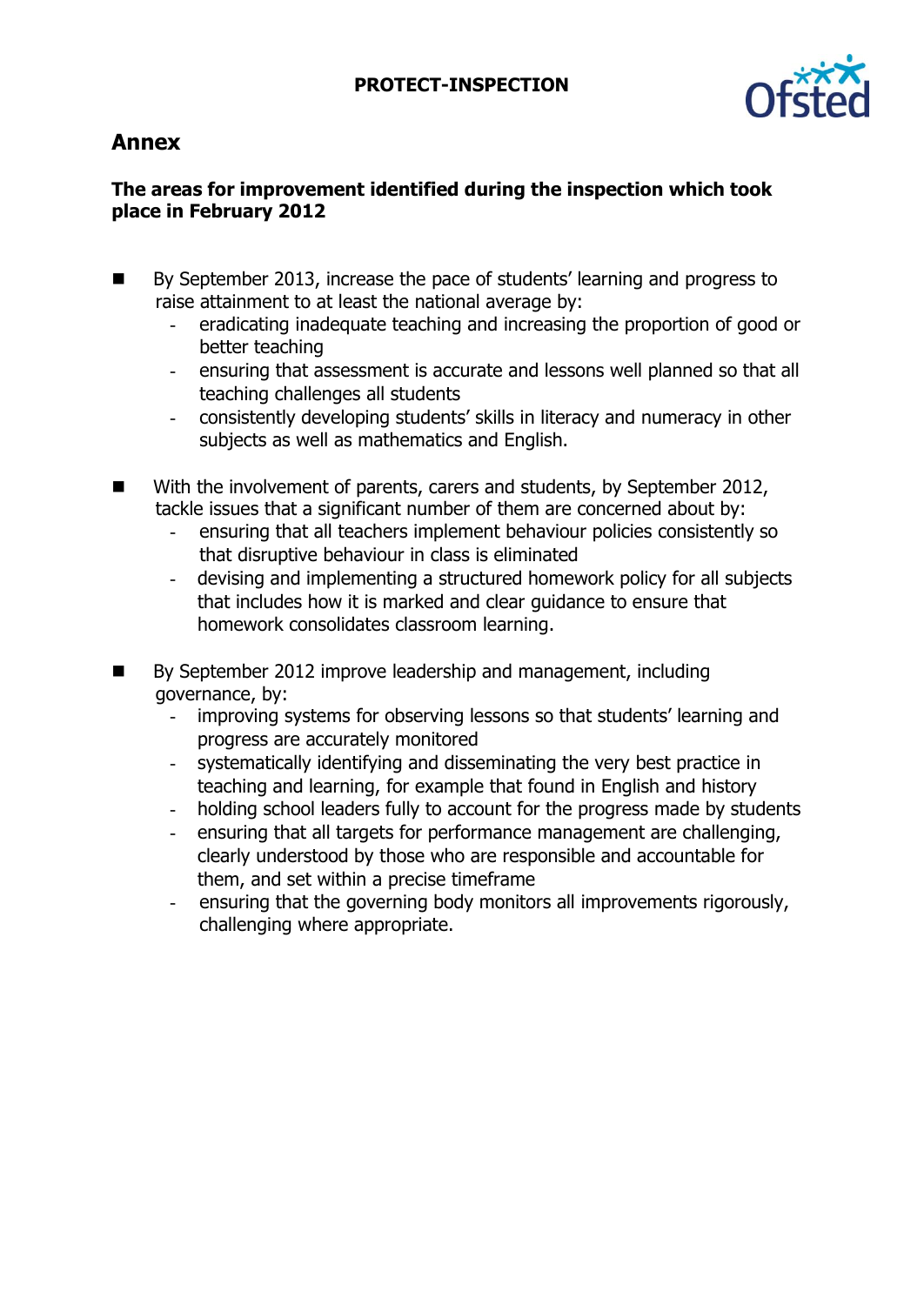

# **Special measures: monitoring of Holbrook High School**

### **Report from the second monitoring inspection on 7–8 November 2012**

### **Evidence**

Inspectors observed the academy's work, scrutinised documents and met with academy leaders, teachers, groups of students and a representative of the governing body. They took account of three responses on Parent View and the results of a very recent parental survey the academy had undertaken.

# **Context**

Since June 2012, an interim headteacher has been in post and the acting headteacher is now head of school. Senior leadership roles have been extended to include three new posts which focus on monitoring and developing teaching. These have been filled by internal promotions.

### **Achievement of pupils at the school**

Standards are rising. Unvalidated results for GCSE examinations in 2012 show an increase in the proportion of students gaining five or more passes at grade C or above. This is also true when these passes include mathematics and English. However, too few students made the progress expected of them in these two subjects, when their starting points are considered. Boys still make less progress than girls and the small number of students known to be eligible for additional government funding through the pupil premium made less progress than other groups in the academy. The proportion of students gaining the top grades is lower than would be expected, given the above average proportion of more-able students. Some of the small number of disabled students and those who have special educational needs make more progress than others because of the individual support they receive.

Improvements in assessment by teachers and rigorous moderation of the accuracy of the assessment by senior leaders have improved the quality of the data collected on how well students are progressing. This is ensuring that any students who are falling behind are supported quickly and more effectively. The data also show that progress in Years 7 and 8 is increasing in mathematics and English. Students are making at least satisfactory and often good progress in lessons.

Students read aloud confidently when given opportunities to do so. Their written work is better presented than at the previous visit, but many still make too many basic spelling errors. Often, this is as a result of rushing their work and teachers do not provide enough opportunities for them to develop oral skills, such as the ability to summarise what they have heard or develop and extend their answers. This is not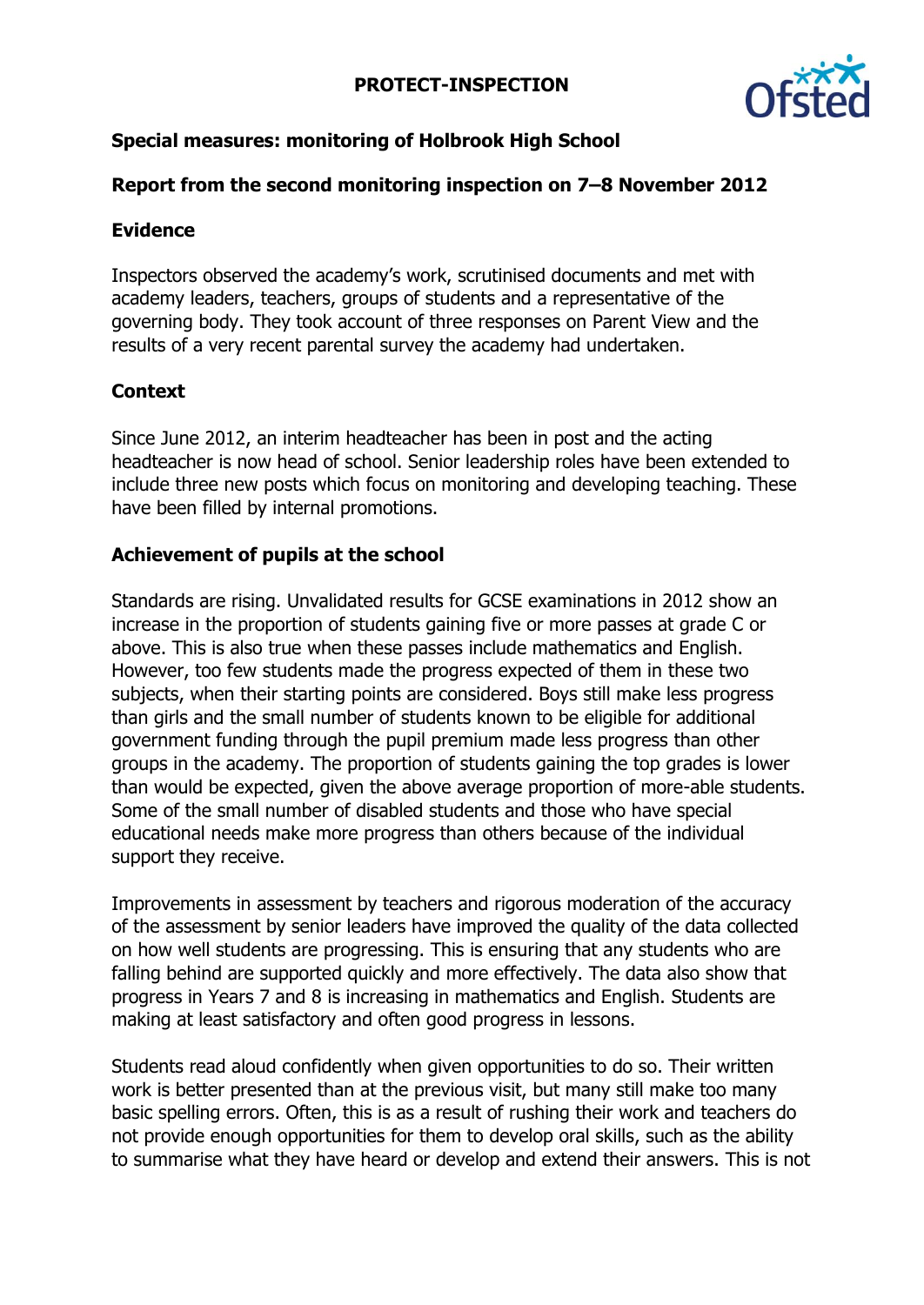

the case in all lessons and examples were seen of skilful questioning. For example, in a history lesson, the teacher prompted and coached students to develop their answers while maintaining the interest of the rest of the class.

Progress since the last monitoring inspection on the areas for improvement:

 by September 2013, increase the pace of students' learning and progress to raise attainment to at least the national average **–** satisfactory.

### **The quality of teaching**

Inadequate teaching has been eradicated and a greater proportion of teaching is good than at the last visit. Examples of outstanding practice were observed and students confirmed that lessons are more interesting.

The strengths of teaching include:

- teachers using their good subject knowledge to create interesting and energising starter activities which encourage learning from the very start of the lesson
- making good use of technology to make lessons more interesting and changes of activity smoother
- **n** planning lessons with a good structure and a mix of activities to keep students engaged
- **FREQUENTE CHECKS USING A range of techniques to ensure all students are** making progress and know how to improve their work
- using interesting resources, such as ukuleles in music to develop musical skills and a range of everyday objects in art, to inspire different ideas
- **n** providing opportunities to promote students' spiritual, moral, social and culture development.

Where progress in lessons is slower, this stems from some common issues. Teachers do not always set high enough expectations, especially for the most-able students in the class. All students are required to undertake the same tasks as others at the same pace. However, good practice was seen, such as in a mathematics lesson, where students were working on short sets of calculations presented on the interactive whiteboard with images to bring them to life. At the same time, each table had some additional and some more complex examples on a printed sheet which students could quickly tackle if they had finished before the teacher moved them on to the next set on the board.

As relationships are good in classrooms, some teachers confidently devise interesting and varied tasks using group work, independent research or involving movement around the classroom. Not all teachers are capitalising on this positive climate for learning. Sometimes it is the teacher who is doing most of the work.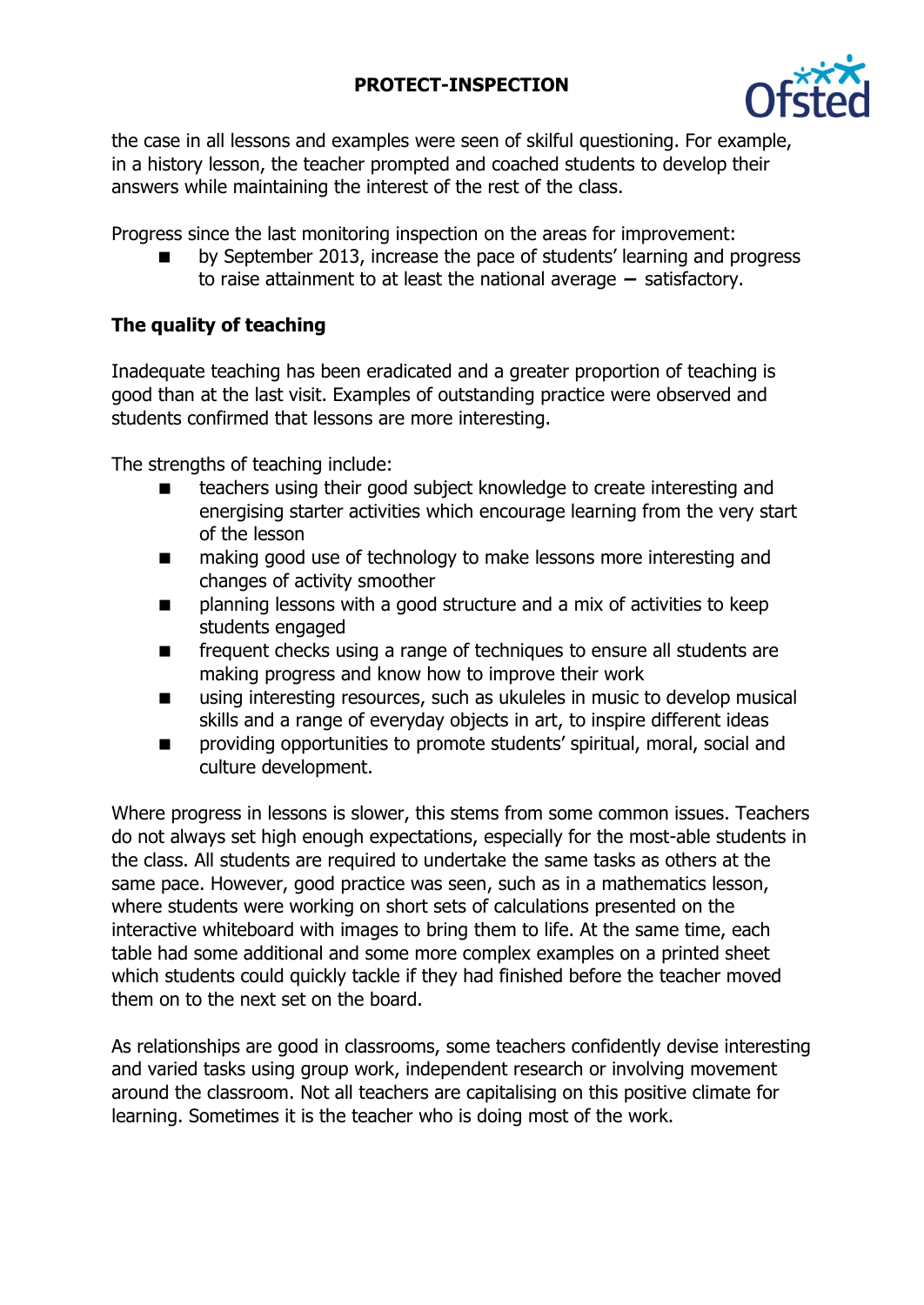

Most teachers use technical language and support their students to do so, too. This makes a good contribution to their literacy skills. Across all subjects it is clear that students are being reminded about the need for accuracy in spelling and punctuation. Students need more support for speaking skills to be developed, but some outstanding practice was seen in a science lesson. Higher ability students in Year 11 were encouraged to propose examples of a world without diffraction and then question and challenge each other. The session was organised in such a way that the quality of students' speaking improved as the session progressed and the enjoyment was high, many not noticing that the lesson had ended and it was break time.

Homework tasks are being set and recorded regularly. Some parents, carers and students report that tasks are not sufficiently challenging, while others are pleased and have seen an improvement in the nature of the tasks being set. A clear assessment policy for assessing home learning is in place to encourage timely feedback and allow for a variety of tasks to be set. Regular checks are undertaken by senior leaders to ensure all marking is of a suitably high quality. In both of these aspects, practice is still variable.

Progress since the last monitoring inspection on the areas for improvement:

 by September 2012, tackle the issues that parents, carers and students raised regarding the devising and implementing of a structured homework policy for all subjects that includes how it is marked and clear guidance that homework consolidates classroom learning – satisfactory.

# **Behaviour and safety of pupils**

Students report that behaviour continues to improve and that disruption in lessons is now rare. The behaviour policy is more consistently applied and students appreciate the rewards that can be achieved by all. The refined reward system ensures a wide range of positive contributions to learning, the academy and the local community are celebrated. Strong support is provided for those students who have difficulty in managing their own behaviour.

Parents and carers are satisfied that their children are safe. Students demonstrate a good understanding of how to keep themselves safe in contexts such as the use of the internet. Bullying is rare and dealt with promptly and effectively. The academy has an exemplary system for monitoring the few instances that do occur, including tracking on a site plan the location of incidents over the course of a year. Opportunities have been extended for students to act as leaders.

Progress since the last monitoring inspection on the areas for improvement:

 by September 2012, tackle the issues that parents, carers and students raised regarding the consistent implementation of behaviour policies so that disruptive behaviour in class is eliminated – satisfactory.